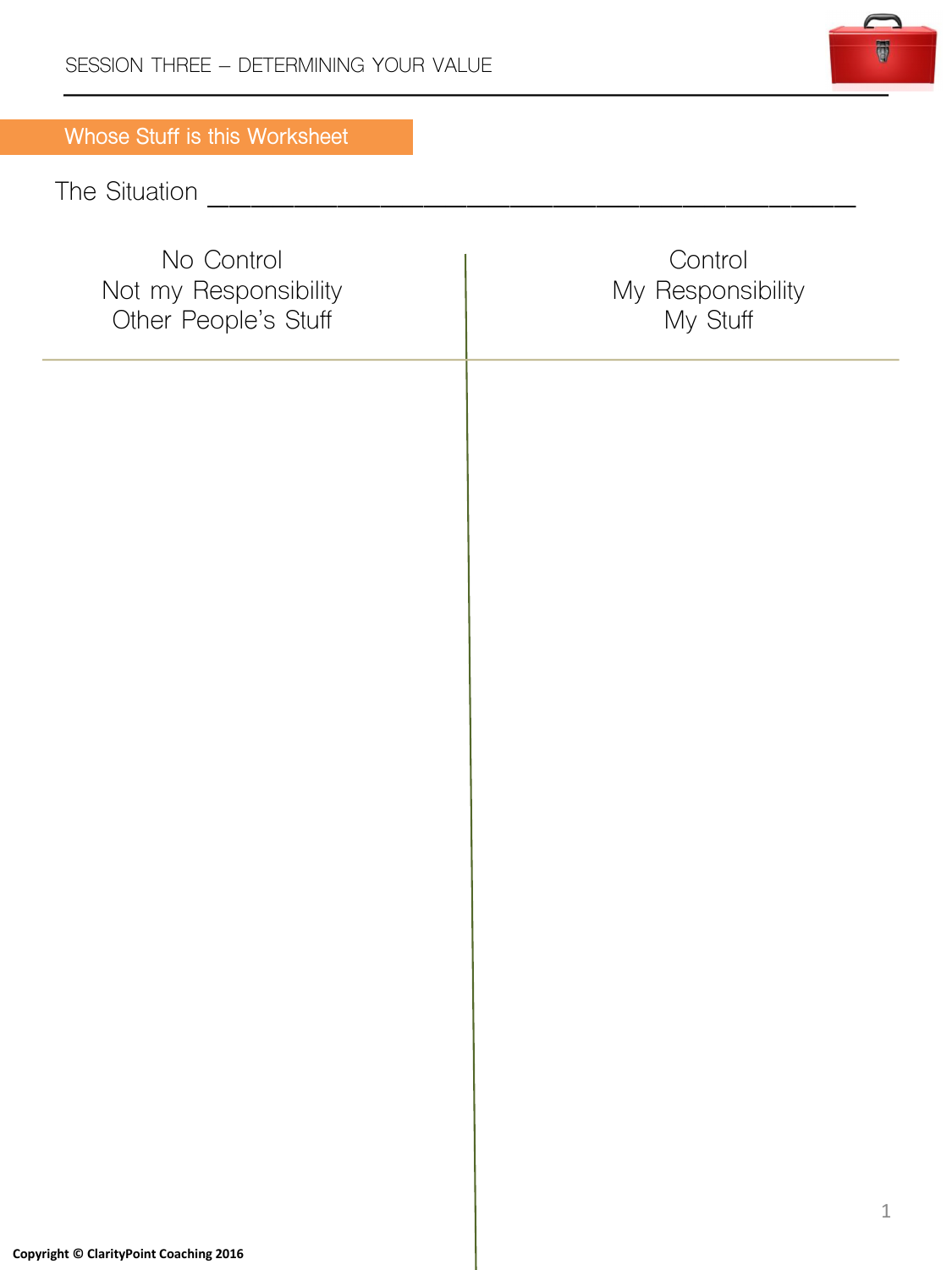

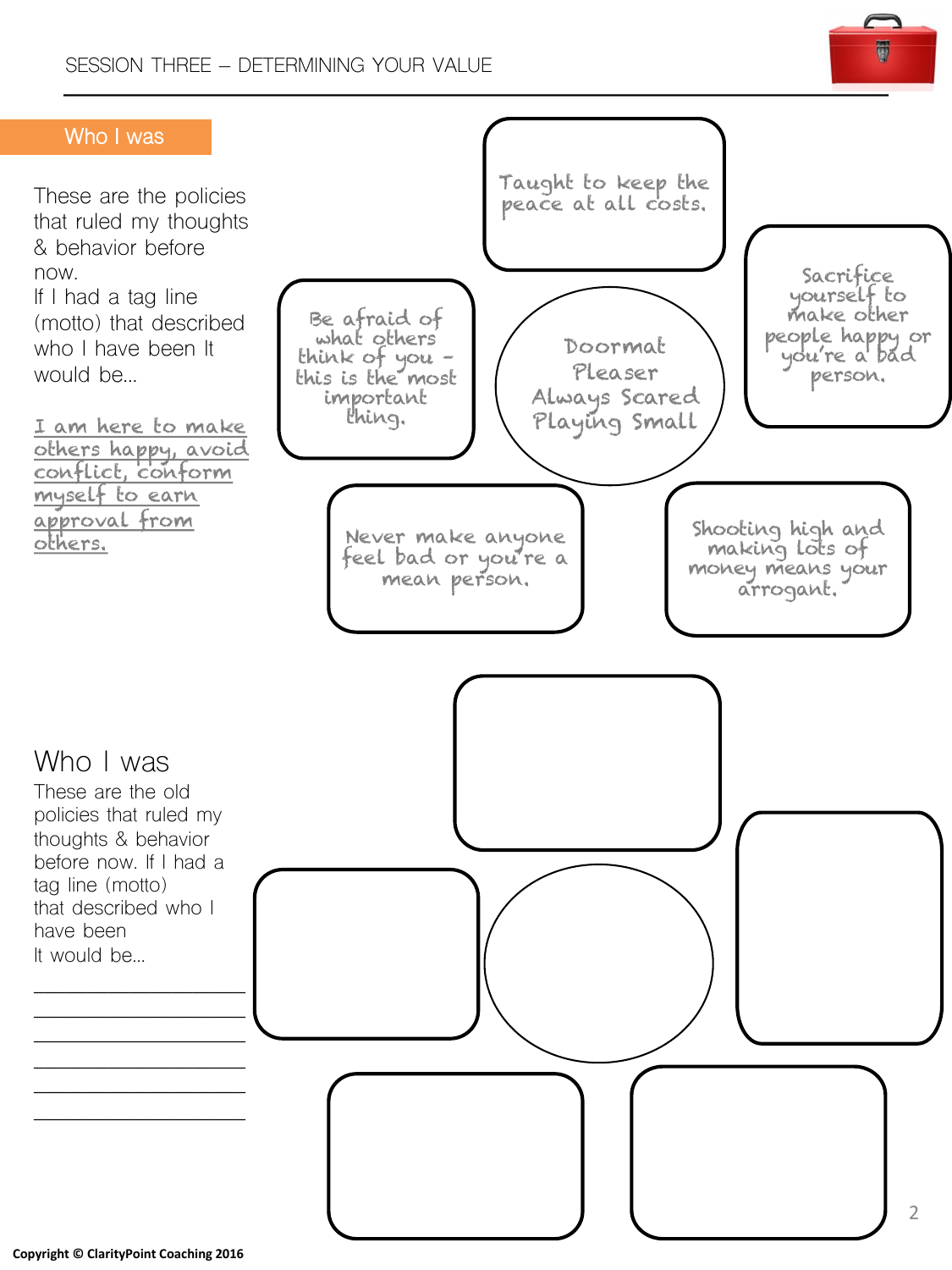

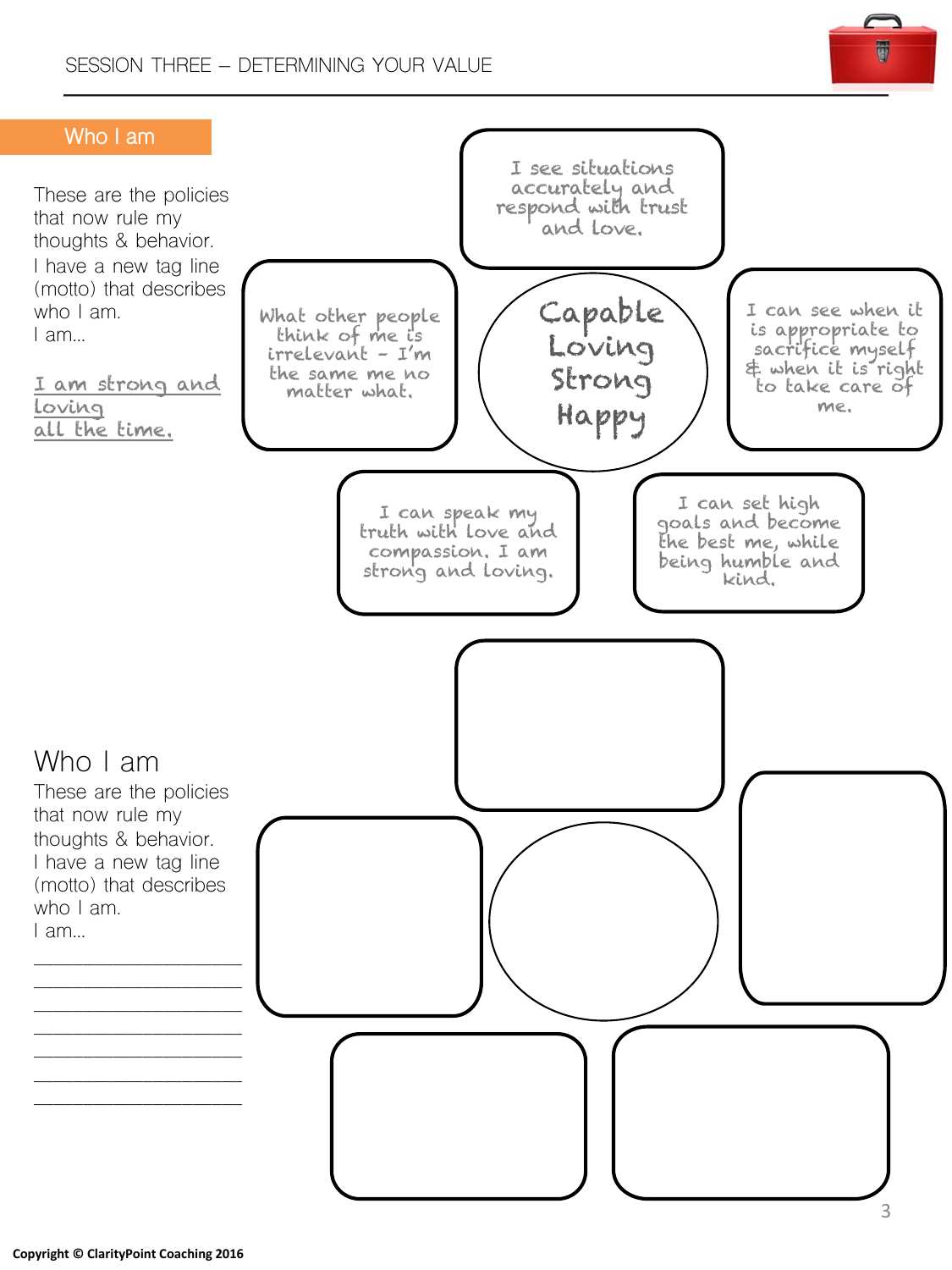

#### **Optional Challenges**

Talk to your coach about which challenges they recommend for you.

#### Challenge 1:

How can you take more responsibility in your life? What is the stuff you need to own and stop or start doing? What subconscious self-sabotaging thoughts, born of fear, may have prevented you from doing these in the past? How might taking more responsibility increase your self confidence and give you more freedom? **What do you need to do so you can be proud of yourself when the journey is done?**

#### Challenge 2:

When buying a new car, comparing can be a very useful tool. Comparing helps in creating perceived relative value. Perceived relative value (PRV) belongs in the realm of "things". "Things" are defined here as items with no or very little internal "space" or "consciousness". The more the internal space, the less PRV applies. The less PRV applies the more we approach infinite value.

Comparing, by its very nature, produces a winner and a loser. Now, when comparing people what we are really doing is comparing their attributes in order to accomplish a specific task. For example, when choosing which candidate to hire for a position we compare their applicable attributes. Attributes are things. Things have PRV. We don't, however, compare people. People have infinite and absolute value. So why compare yourself to someone else?

Because, when we can't perceive our infinite absolute value we substitute PRV. Only PRV can be called into question. Infinite value is untouchable. YOU have infinite value, therefore you are of infinite worth.

Make a new policy that you no longer compare yourself to other people and why it makes no sense to do it anymore..

#### Challenge 3:

Do some of the Optional Journaling. We want you to choose which of the questions you should answer. Read each of them and decide if the exercise would serve you. We don't want you to do any busy work, so choose the questions that resonate with you,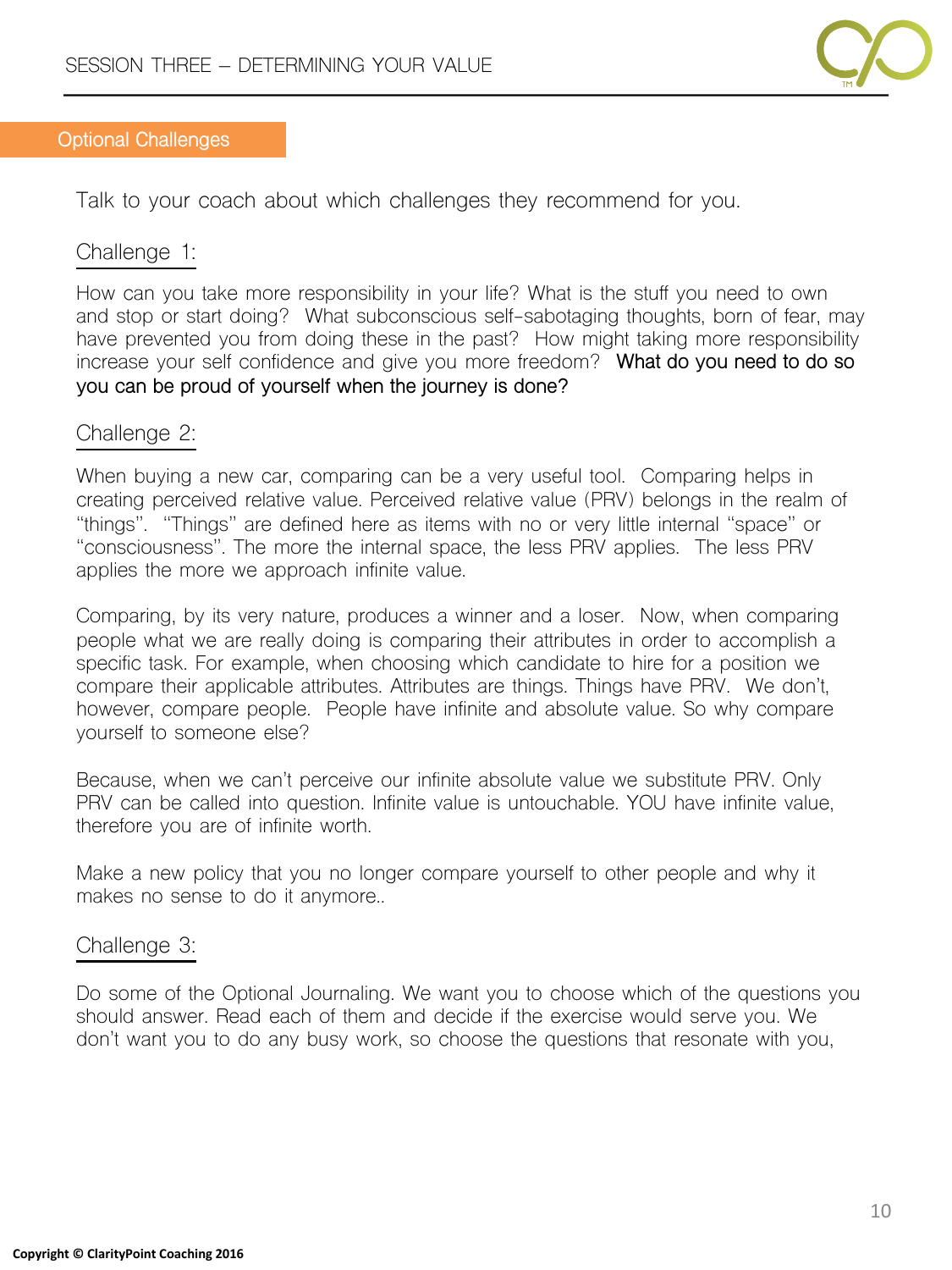

#### **Optional Challenges**

Talk to your coach about which challenges they recommend for you.

#### Challenge 4:

Pick something to do this week that scares you. Get out of your comfort zone and practice staying in trust and love as you do it. Go for something that requires you to practice trusting the journey.

MOST IMPORTANT: Practice trusting the universe and the process of life this week. Play with choosing trust and be prepared to share what difference it made in your week.

#### Challenge 5:

Re-write some policies you are now aware of. You may use your assessment report to find out of balance policies you may have. Use the worksheet in this material to help you write new policies that would serve you more.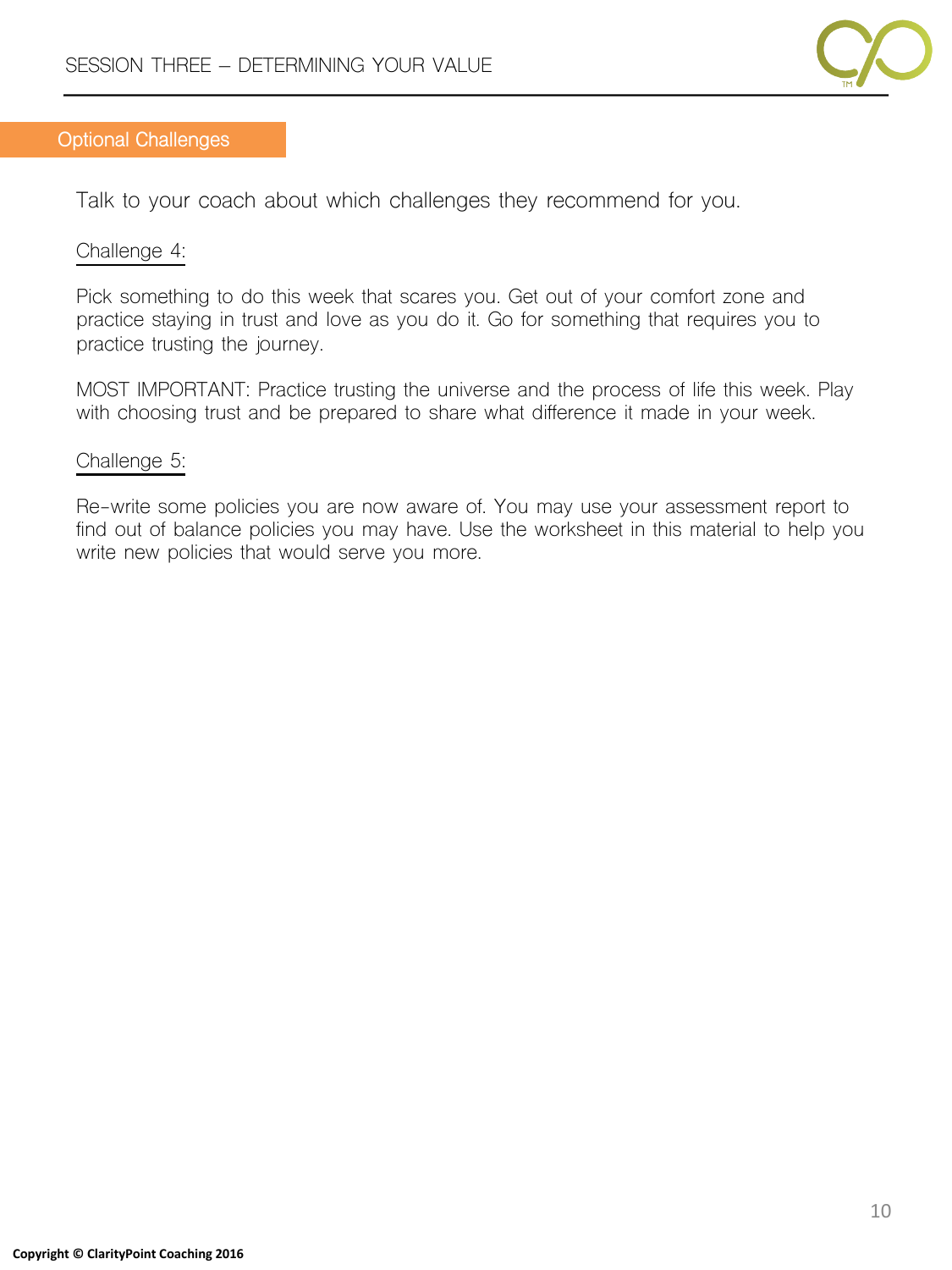

#### **Optional Journaling**

Journaling is a great tool of self-discovery. It gives you a chance to record your thoughts thus enabling you to review them. It also gives you an opportunity to explore ideas and concepts and make some decisions about them, all in a space and time that is not threatening or judgmental.

You'll notice that some journaling assignments ask a pair of questions, and after the first question, we ask you to rip out the page and throw it away. While throwing this page away I the trash say**…" I am so done with this!"**

#### **Possible Journal Writing Questions:**

- 1) Write a list of ways you diminished yourself, put yourself down or made excuses today. *(Throw this page away.)* Write about how you are showing love, trusting in your value and honoring yourself now. *(Keep this page in your journal.)*
- *2)* Write about how you are taking more responsibility and keeping commitments to yourself and how that is helping you find your power.
- 3) If you are disconnected from your feelings, you will feel that you have lost yourself. Write down what you did today, then write what you were feeling during each of those tasks.
- 4) Write down how you have qualified your value in the past. What did you identify yourself with? Your work? Your family? Your hobbies? Write down who you really are, leaving these things out.
- 5) Write about ways you focused on the holes (your flaws and weaknesses) today. (*Throw this page away.)* Write about ways you can and will focus on your goodness instead. (Keep this page in your journal.)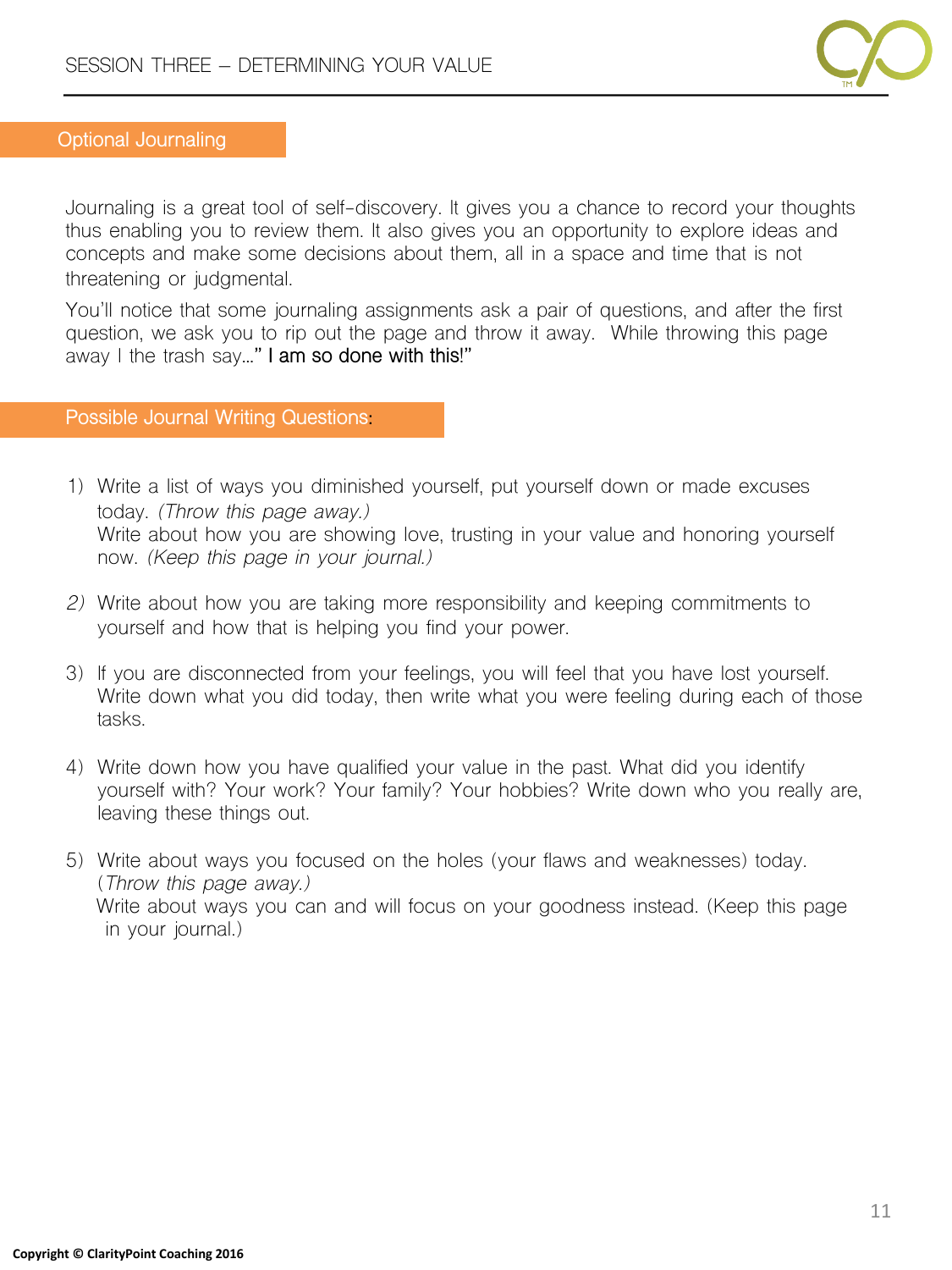



**Reading 3 We recommend you record this on your phone with some baroque classical music in the background and listen to it 3 times a day. Or you can read it three times a day – for a week or two.**

### **Discovering My Real Value**

I completely love and accept myself exactly as I am right now. My value is infinite and absolute.

I am love by nature and I am here to learn about love. I am a perfect manifestation of the purpose of my life. I am a human being in process. I am learning, growing and becoming who I am meant to be. I am discovering who I really am.

I don't pretend to be someone I am not. I am me and that is perfect. I have no need to impress others. Judgment and comparing are no longer a part of my life. The opinions of others don't affect my value. My value is untouchable. I cannot add to it nor take away from it. I am bulletproof.

I have a rule against all comparisons. I no longer allow the voice of fear to compare me with other people. I see all men and women, including myself accurately with compassion and love.

I see each person as the same as me. I actively look for and see the good in all people. I understand that when they behave badly, it is because they are scared. All bad behavior is a request for love and validation. I choose to have this compassion and see all people accurately.

At times, I choose bad behavior that is beneath me. When this happens I forgive myself quickly and figure out how to do better. Guilt is a useless emotion and I do not spend time here. It robs me of the drive to improve and the energy to learn and love. I have no room for guilt in my life because my focus is love.

I greet each situation with strength, love and confidence. I love myself so I take time to nurture myself. I no longer worry about what I look like or what I am wearing. I radiate the confidence of knowing who I am. I gain the respect and trust of others by validating and edifying them. I am sincere and genuine. Other people can feel my love for them.

Everything happens for a reason. If my performance is bad, I will learn something from the lessons the performance created. Mistakes and poor performance don't change my value. I choose to trust my value is absolute.